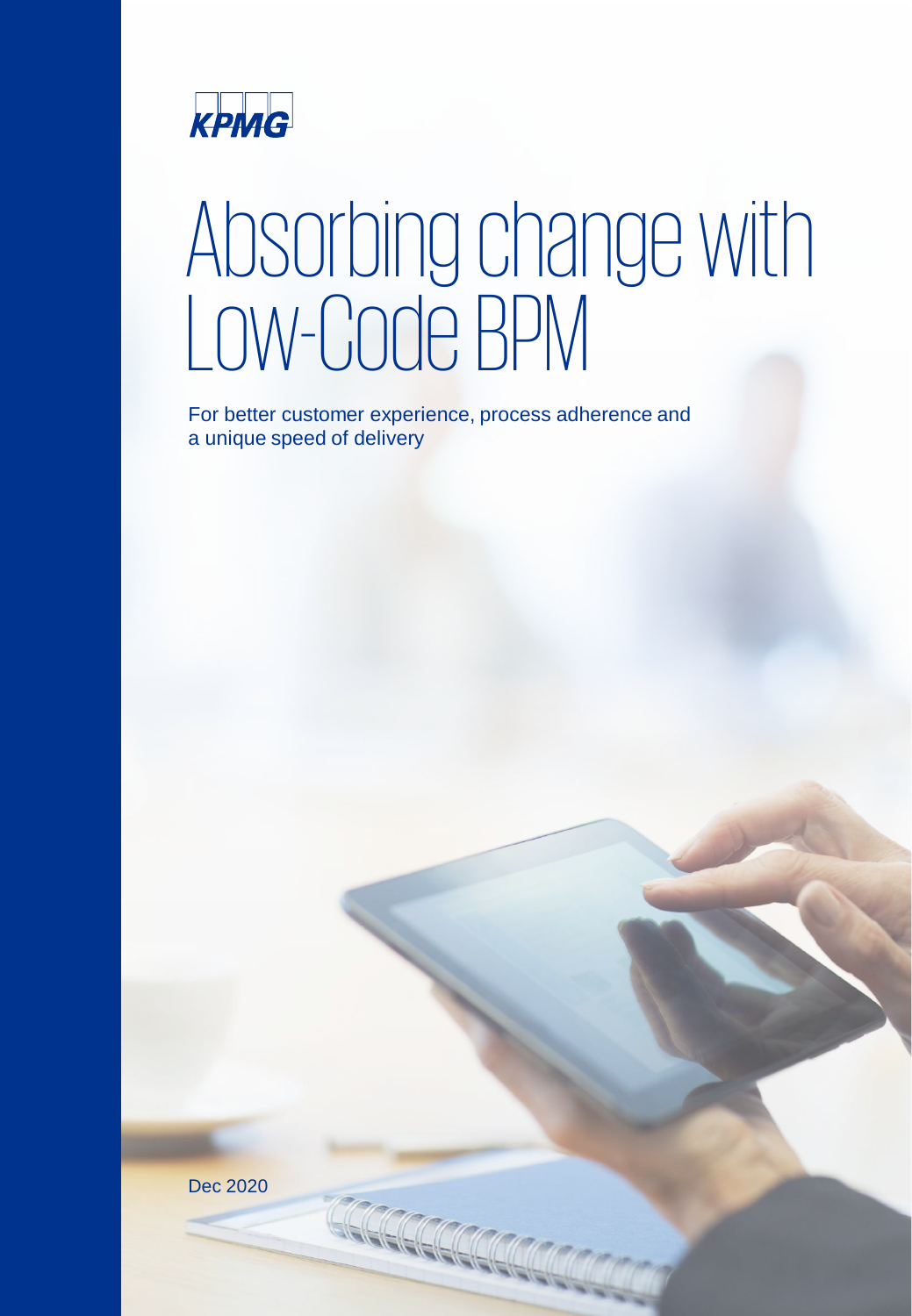# Introduction

Digital transformation is a key topic in every boardroom today: organizations are seeking to leverage the capabilities offered by the new trends and technologies that have emerged over the last few years to gain a competitive advantage, or sometimes simply to survive. The most important driver of this digital transformation can be summarized with one word: change. According to KPMG CIO Survey 2020<sup>(1)</sup>, almost 82% of all organizations regard change as 'business as usual'. Change can come in various shapes and forms:

- ― Changes brought on by customers who are increasingly seeking great customer service instead of only a well-defined product;
- ― Regulatory changes, such as GDPR, which forces companies to handle personal data in a more structured and secure way;
- ― Competitor-driven changes, especially those that were born as digital natives and can disrupt entire markets through their novel approaches;
- Environment-driven changes, which recently have become the most important drivers of change with the COVID-19 virus. This pandemic has made it perfectly clear that many companies are not able to deal with radical change.

Bottom line: the way organizations can absorb change defines the successful companies of the future.

Change impacts multiple layers within an organization, namely people, process and systems. In order to cope, Lean Six Sigma projects have been started left and right to optimize business processes. Organizations train their people to work in an agile manner and follow lean principles. The impact on systems is generally managed either by customizing existing legacy applications or by adding new specific applications to the IT landscape based on business needs to support these processes. However, these familiar approaches all have their downsides:

- ― Lean projects can create a new standardized endto-end process, but many companies struggle to maintain this standard for a longer period, with the organization reverting to its traditional silos.
- ― People may quickly revert to old habits without the support of a standardized process or due to the lack of sustainable knowledge management procedures.



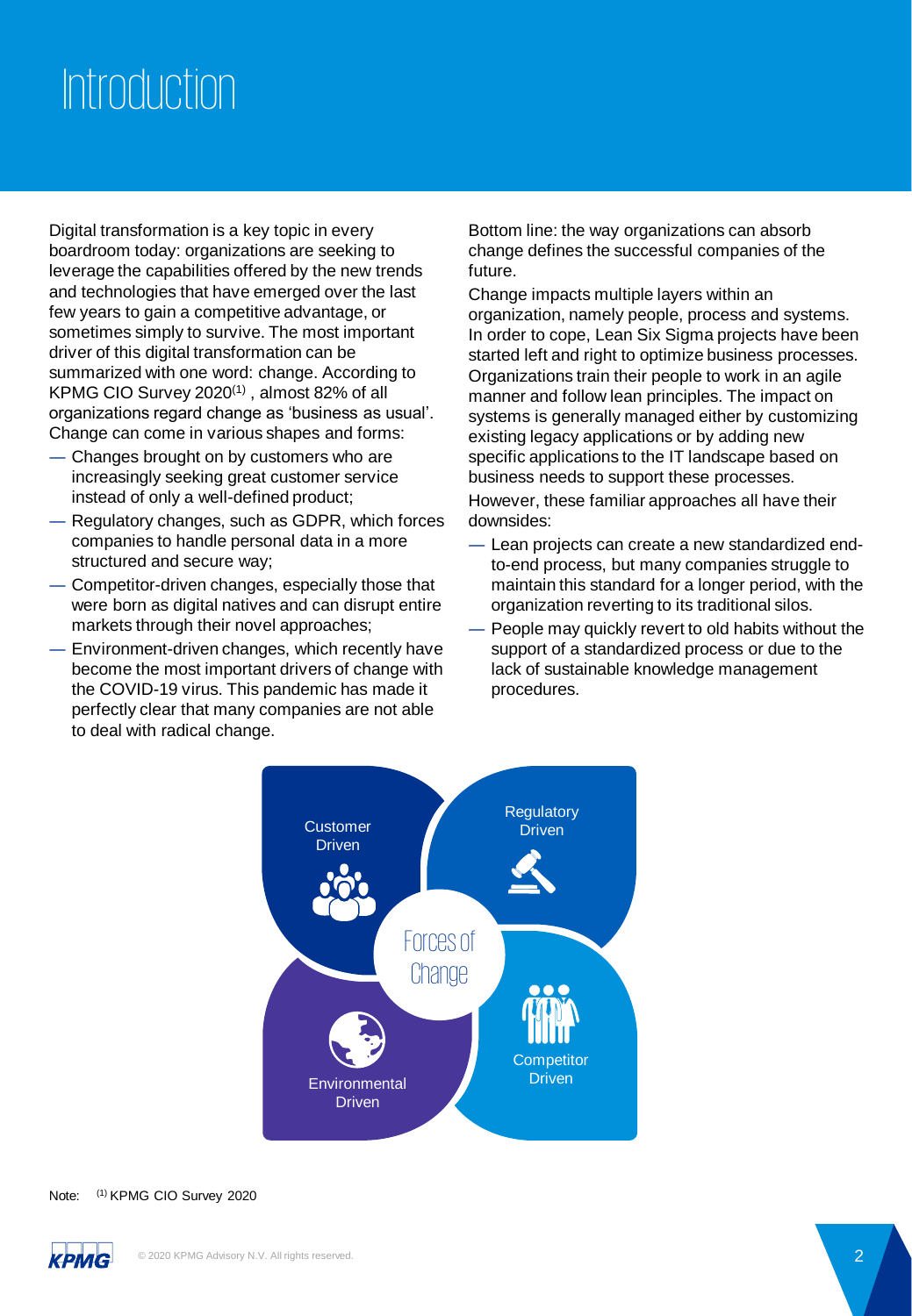- ― Customizing existing systems can be quite a headache, both in the short term (limited built-in flexibility) and long term (customizing core systems such as ERPs leads to upgrade issues).
- ― Acquiring a new system, besides its long lead time, generally means compromising on some of the functional requirements that are specific to that organization.

Overcoming these challenges and getting your people, process and systems working together harmoniously is fundamental when attempting to absorb the forces of change that are constantly battering an organization.

This article will focus on a potential solution to this challenge: Low-Code BPM.

With Low-Code BPM, organizations are able to manage their people, processes and systems more effectively resulting in better customer experience, process efficiency and change absorption capability. So, what exactly is Low-Code BPM and how does it add value to your company? These questions will be answered in this whitepaper.



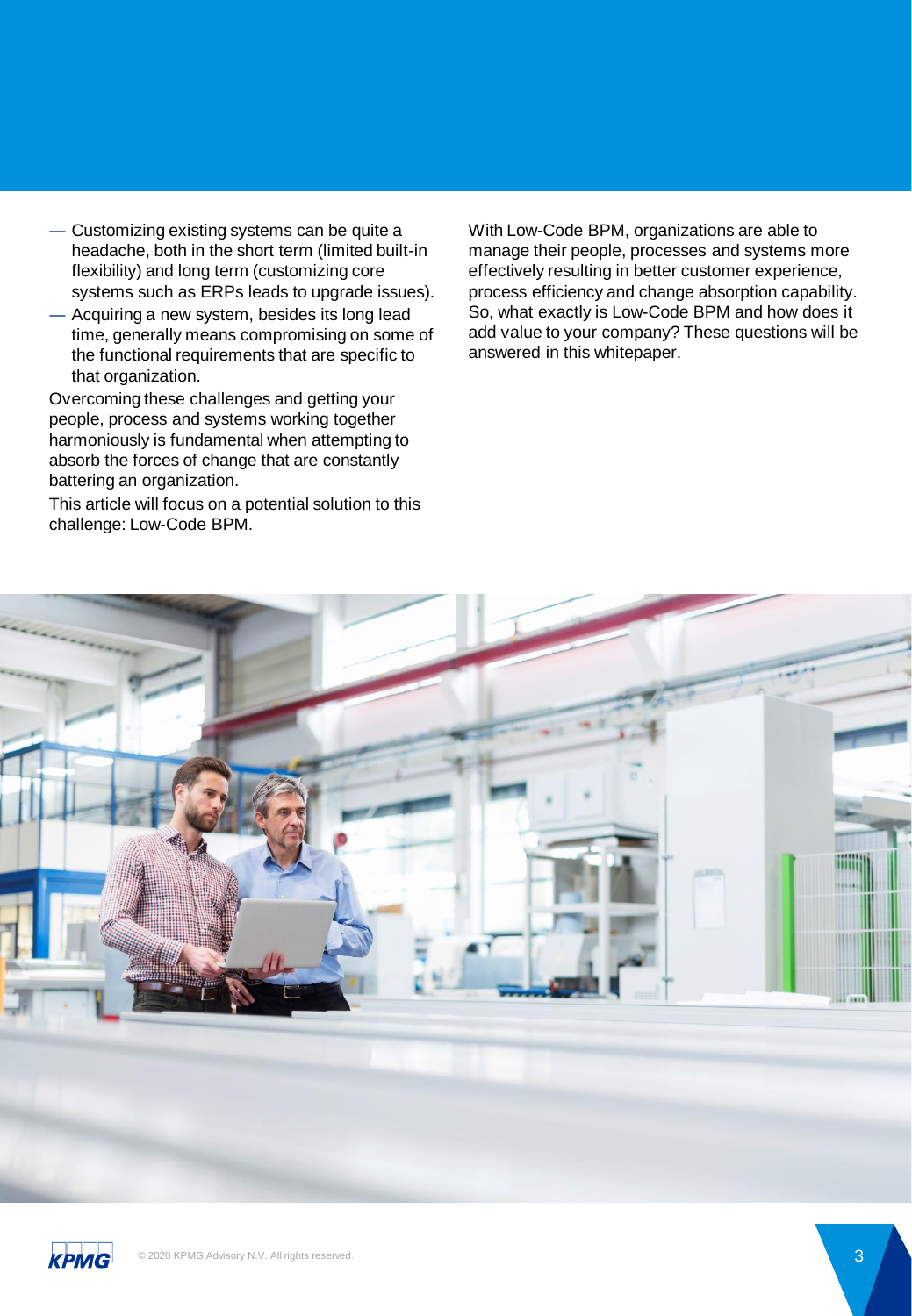# What is Low-Code BPM?

Low-Code BPM is an aggregation of the more known terms Low-Code and BPM, which are defined as follows:

- ― **Low-Code:** A low-code development platform is software that provides an environment programmers use to create applications through visual workflows and drag-and-drop features instead of traditional computer programming resulting in 20x faster development<sup>(2)</sup>.
- ― **BPM:** Business process management (BPM) is the discipline of improving a business process end-to-end by analyzing it, modelling how it works in different scenarios, executing improvements, monitoring the improved process and continually optimizing it.

When aggregating both definitions it becomes clear that Low-Code BPM goes further than only the functionalities of a pure-play low-code platform or a BPM tool and brings the best of both worlds together. Low-Code BPM platforms allow you to build a digital twin of your optimized, end-to-end process in the form of an application without the need for traditional application development. So, what is in the box? Here are some of the key features offered by these platforms:

- ― **Workflow engine defined by business rules:**  Powerful workflow capabilities are a must have for every process-driven application. With Low-Code BPM, organizations can easily create and manage their own workflows based on predefined business rules. This liberates end users from having to orchestrate processes themselves, which often results in shadow costs due to incorrect routing, errors and rework.
- ― **Dynamic task/case management:** Tasks are automatically created and assigned to a user or group and can be reassigned where seen fit by a supervisor. This enables organizations to easily keep track of their workload and intervene when necessary to ensure that tasks and resources are properly matched up.
- Seamless integration: Getting the right data from the right system can be a challenge and time consuming for employees. Low-Code BPM offers a lot of integration possibilities, such as SOAP and REST APIs. With these integrations, users can retrieve data from both internal (legacy) systems and third-party organizations, and also send data to systems depending on the outcome of the process.



Note: (2) Appian.com

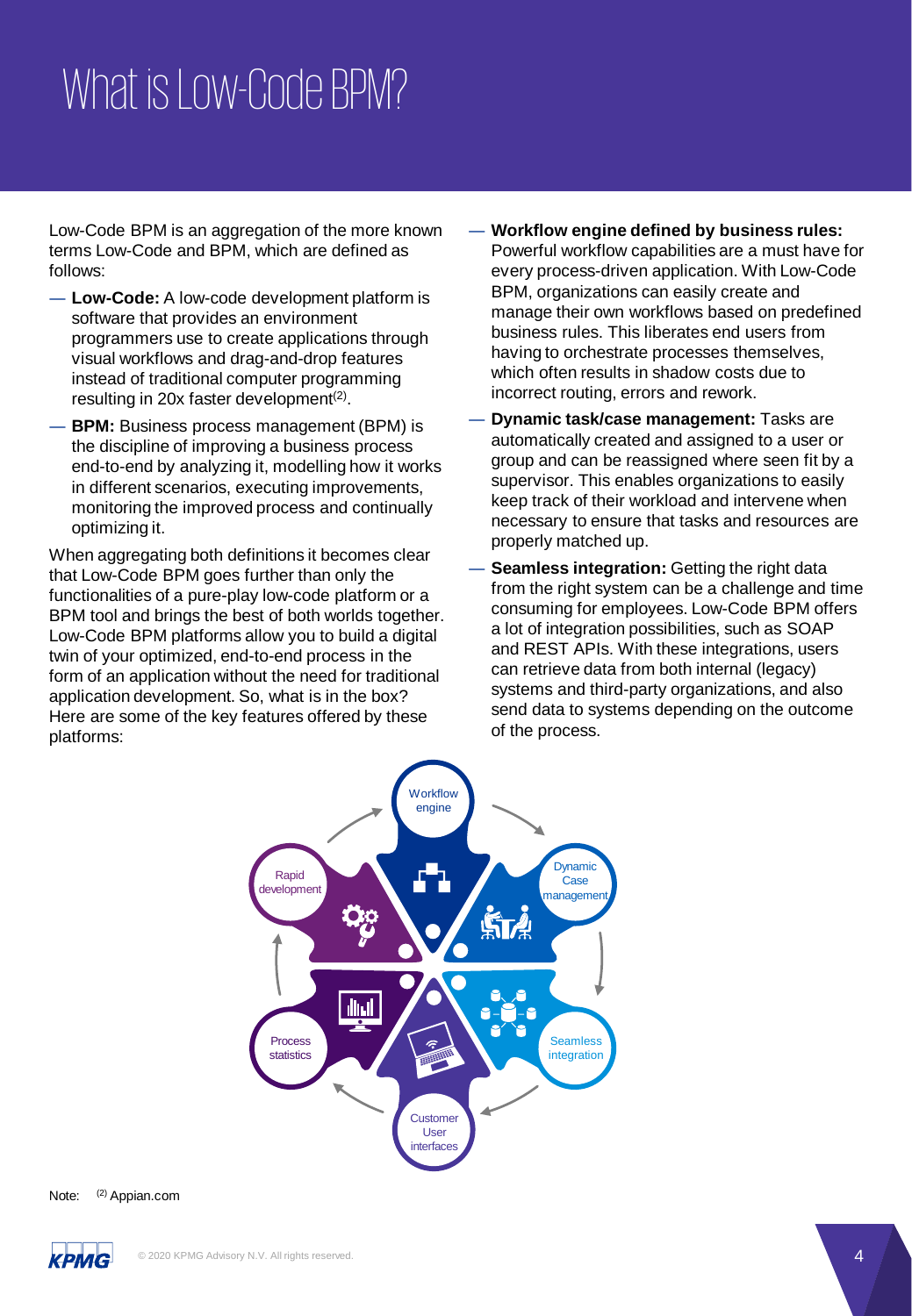This is a key difference with older workflow tools deployed in many organizations: they exist in isolation, meaning that it was up to the user to supply data into the workflow or process the outcome if necessary. Another idea that is important to understand with Low-Code BPM is that your data is not copied and duplicated from your underlying systems: it is exposed to the user from wherever it is stored, thus ensuring compliance with the principle of 'a single source of truth'.

- ― **Custom user interfaces:** Customers and employees demand a better user experience when interacting with applications. With the dragand-drop functionality of low code, applications with a unique user experience can be created that are perfectly tailored to the needs of your users.
- ― **Out-of-the box process statistics:** Having insight in key process metrics such as throughput time and outstanding tasks is key for

― organizations to measure operating efficiency. Low-Code BPM offers a wide array of process statistics as a standard feature. These out-of-thebox statistics can be transformed in easy-tointerpret dashboards for management, which empowers them to make better decisions based on real-time data insights.

― **Rapid development:** As mentioned before, using low-code technology, app development delivery time can be decreased 20x compared to traditional application development. This gives organizations which adopt low-code techniques a competitive edge in today's market, where speed of delivery and flexibility are key to survival.

Now that we have clarified what is in the box, the next key question is how do these features combine to drive value in your organization?



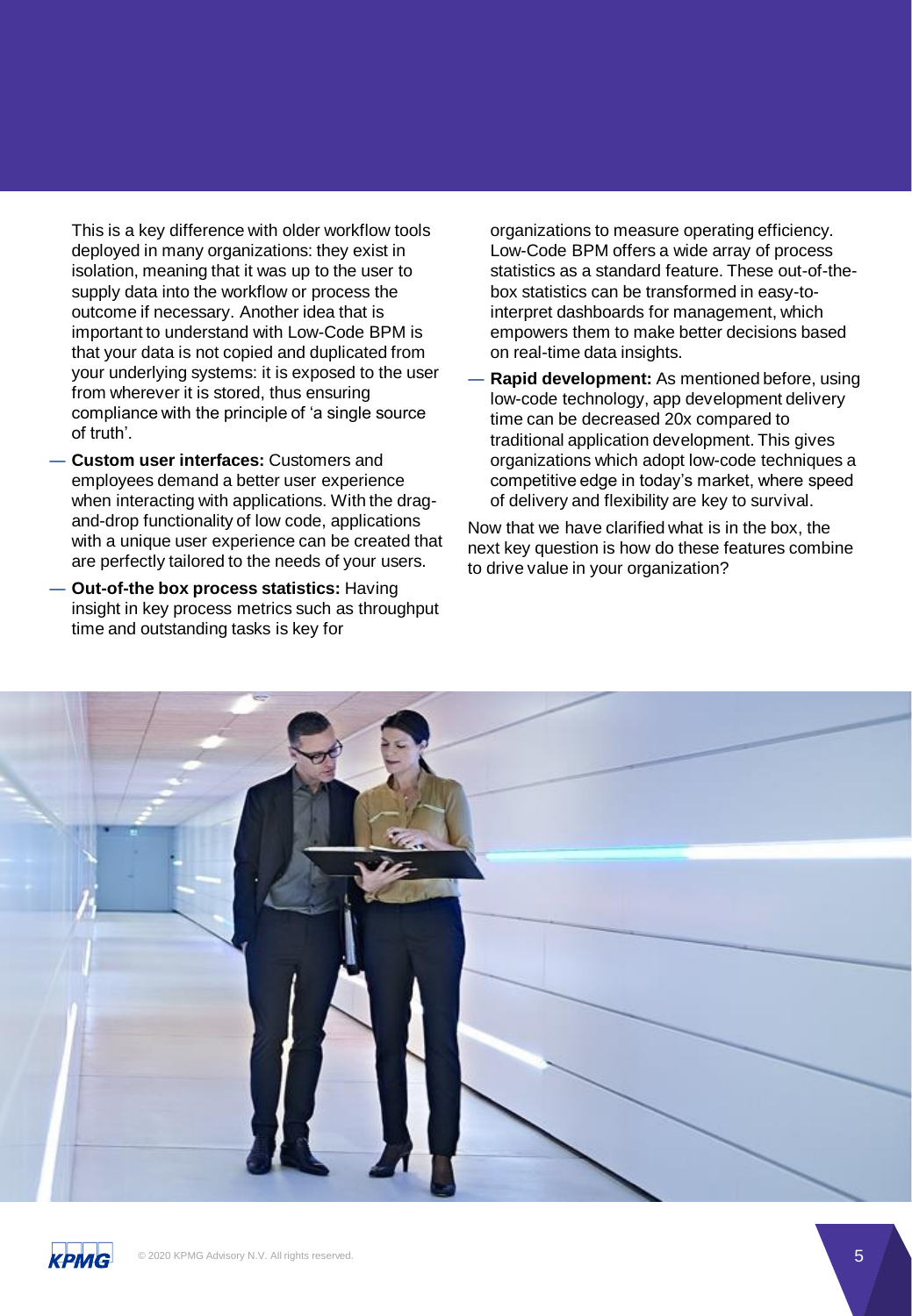# The value drivers of Low-Code BPM

To understand how Low-Code BPM platforms can drive value creation in organizations, we need to think in terms of key challenges that businesses face today and how Low-Code BPM's combination of features helps to overcome these challenges. The challenges / value drivers we will focus on are:

- 1. Process Adherence and Control
- 2. Speed and Agility
- 3. User and Customer Experience

#### **Adherence, or getting the process to stick**

The simple idea is this: it should not be a hassle to follow the right process. And yet, according to Forrester, process adherence, orchestration and case management are still key challenges for many businesses $^{(3)}$ .

Process management typically starts with a design

workshop and brown-paper session to define a new to-be process, followed by training of employees to follow the newly implemented process with the help of new work instructions. All good up until that point. Sounds familiar? The next phase is where the difficulty lies, making that new process stick.

Now more than ever, employees interact with many different stakeholders, retrieve data from multiple sources and are dependent on tacit knowledge of a process and the underlying systems to fulfill the tasks assigned to them. Over time, these factors, coupled with employee turnover and changing business circumstances, result in the loss of process adherence. The hard-gained benefits of having a clear, standard process quickly unravel, employees or entire departments slowly revert to working in silos without knowledge of what happens upstream or downstream, and it is time for a new brown-paper session to simply maintain the original gains.



### **User & Customer Experience**

*We can manage our work effectively and focus on value added task*

Note: (3) The Forrester Wave™: Software for Digital Process Automation for Deep Deployments, Q2 2019

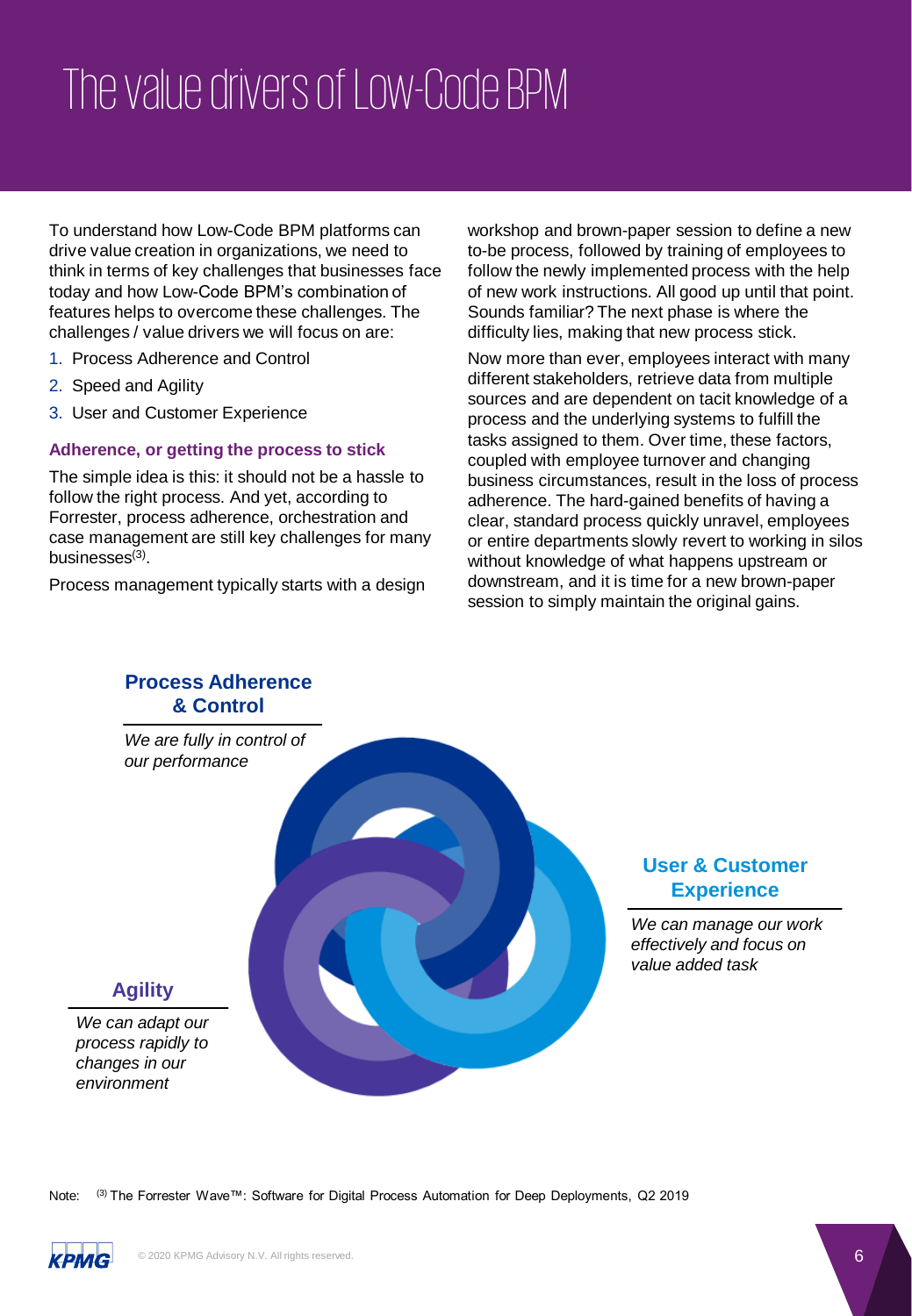This is where the first value driver of Low-Code BPM comes into play. By creating a digital twin of the organization, clearly defined business process rules are now not only defined on paper, but used as input for a workflow rule engine of the low-code application. The process management cycle becomes much easier since the ideal process is crystallized into an application. Changes can of course occur, but instead of happening out of sight, they can be handled through a rigorous change management process. And finally, risks related to insufficient knowledge management and attrition are partially mitigated as the business process rules are stored within the application, as opposed to being enforced through training and reliance on work instructions.

#### **The need to stay agile**

As mentioned in our introduction, the rapid pace of change in today's economy in a broad sense is driving businesses to change or adapt the way they operate at a high frequency. New business requirements in the digital era generally mean that systems must adapt as well. Easier said than done: IT departments are not always able to deliver against new requirements due to a large backlog of other projects coupled with the sizable responsibility to maintain current IT systems and infrastructure. And when a change request is picked up, the solution generally fluctuates between either trying to customize current IT systems and applications that lack the flexibility to adapt, or acquiring a point-topoint application which will work straight out of the box, but almost certainly at the cost of some functionality that the business was hoping for. Moreover, this can lead to a large software vendor landscape for IT to manage as the number of suppliers grows. All in all, the result is suboptimal for both the business and IT.

What Low-Code BPM offers is the possibility to deliver the required application very rapidly, and without having to sacrifice functionality along the way. The whole premise is to deliver a business process, any business process, and deliver it fast. A recent study shows that low-code platforms, with

their drag, drop and configure interfaces and 'programming with a mouse' philosophy, allow applications to be developed 20x faster than in traditional application development. Low-Code BPM platforms have the added advantage of providing certain out-of-the-box features that are specifically designed for business process apps, such as business rule wizards and process reporting engines that further accelerate the deployment of use cases.

From a strategic application management perspective, Low-Code BPM platforms also offer agility in the sense that they are designed to be positioned as a layer on top of core systems and easily integrate with them. In other words, that layer can become your system of differentiation, integrating with your systems of record which can be kept clean of the thousands of lines of custom code that make upgrade cycles a corporate nightmare.

#### **User experience: resetting ambitions to the right level**

According to an HR survey $(4)$  performed by KPMG, 95% of HR organizations see employee experience as a strategic goal and providing the right (digital) tool as a method to achieve this goal. However, typical questions that get lukewarm results at best in many employee surveys are along the lines of 'do you feel you have the right digital tools to do your job?' or 'do you find your systems easy to use?'. While this may not have an obvious immediate impact, poor user experience is a factor that contributes to errors in tasks, and, perhaps more importantly, that will erode your employee satisfaction in the long run. And should one of your organization's systems be exposed to customers, the results are clear: in this day and age, a customer's digital experience will cause them to either love or hate you. As a result, customer-facing applications are often (but not always) designed to be more userfriendly, while those destined for internal use engineered more towards underlying functionality than user experience. In any case, why is it so hard to give people a good experience?

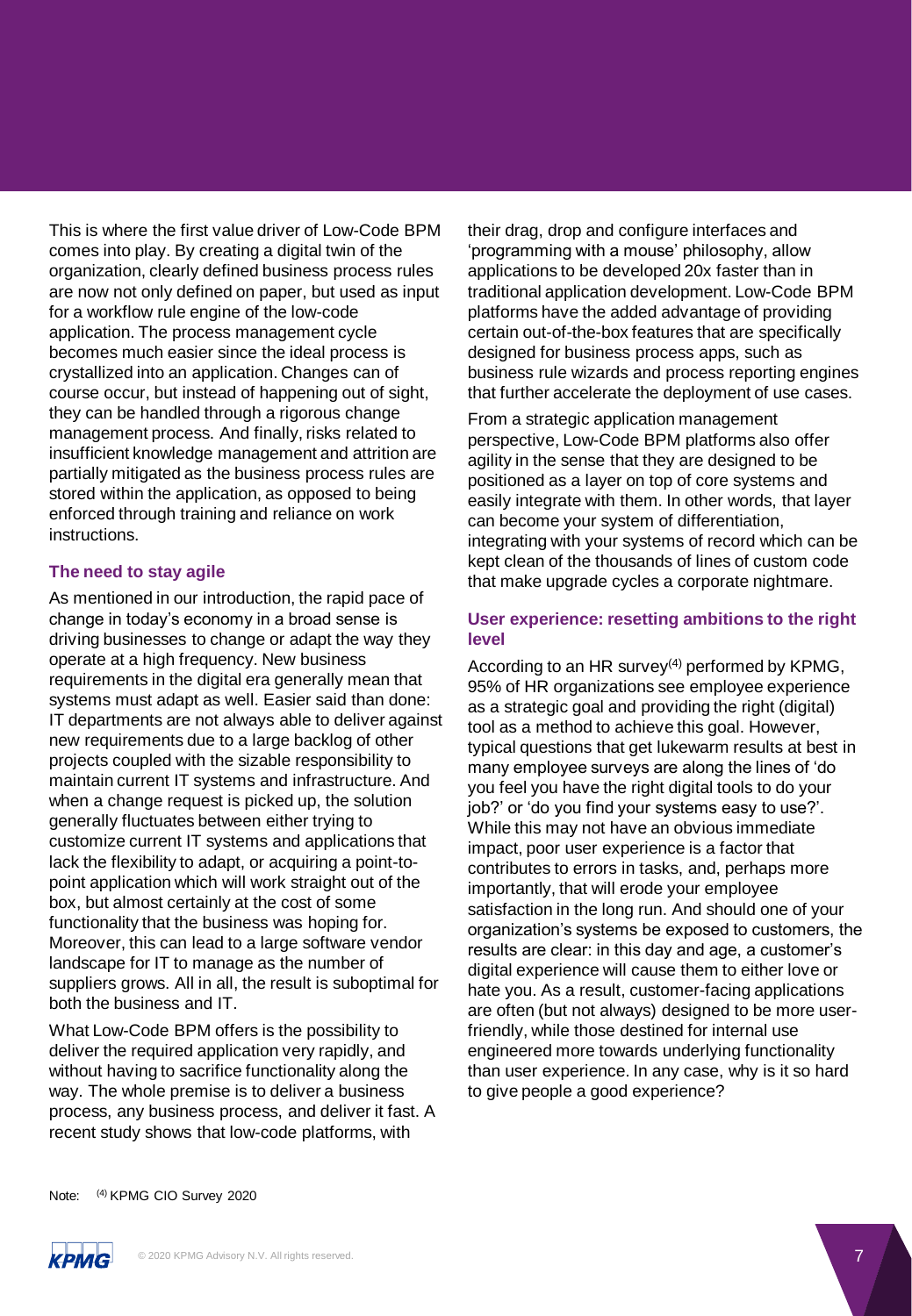#### **There can be several explanations.**

As mentioned in the previous section on agility, when faced with change, organizations will look for a costeffective way to cope.

That could mean, for example, adapting an existing IT Service Management application to function as a workflow engine for other domains such as HR and Finance. On paper, that may be acceptable, but in reality, the result will be poorly suited for the target audience for whom the application was not originally designed.

Another factor leading to poor user experience is simply the sheer volume of systems one needs to interact with to get anything done. A first request received through email may require the user to then switch to a reporting system to obtain data, then log into an ERP to make a correction and finally upload a result to a collaboration tool. The juggling around between applications and the need to pass information from one to the next hardly make for a lean, efficient experience.

Low-Code BPM applications can have a strong positive effect on user experience. Through process orchestration, system integration, tailored interaction and great user interface design, users have access to a one-stop shop where they can understand what work they have to do, view the data that is relevant for the task at hand, and trigger actions in underlying applications without having to log in and carry over information. Cherry on the cake: no more having to inform other stakeholders on the status of tasks and where bottlenecks are, since the very essence of workflow/case management is to bring the status to the surface and make it visible.



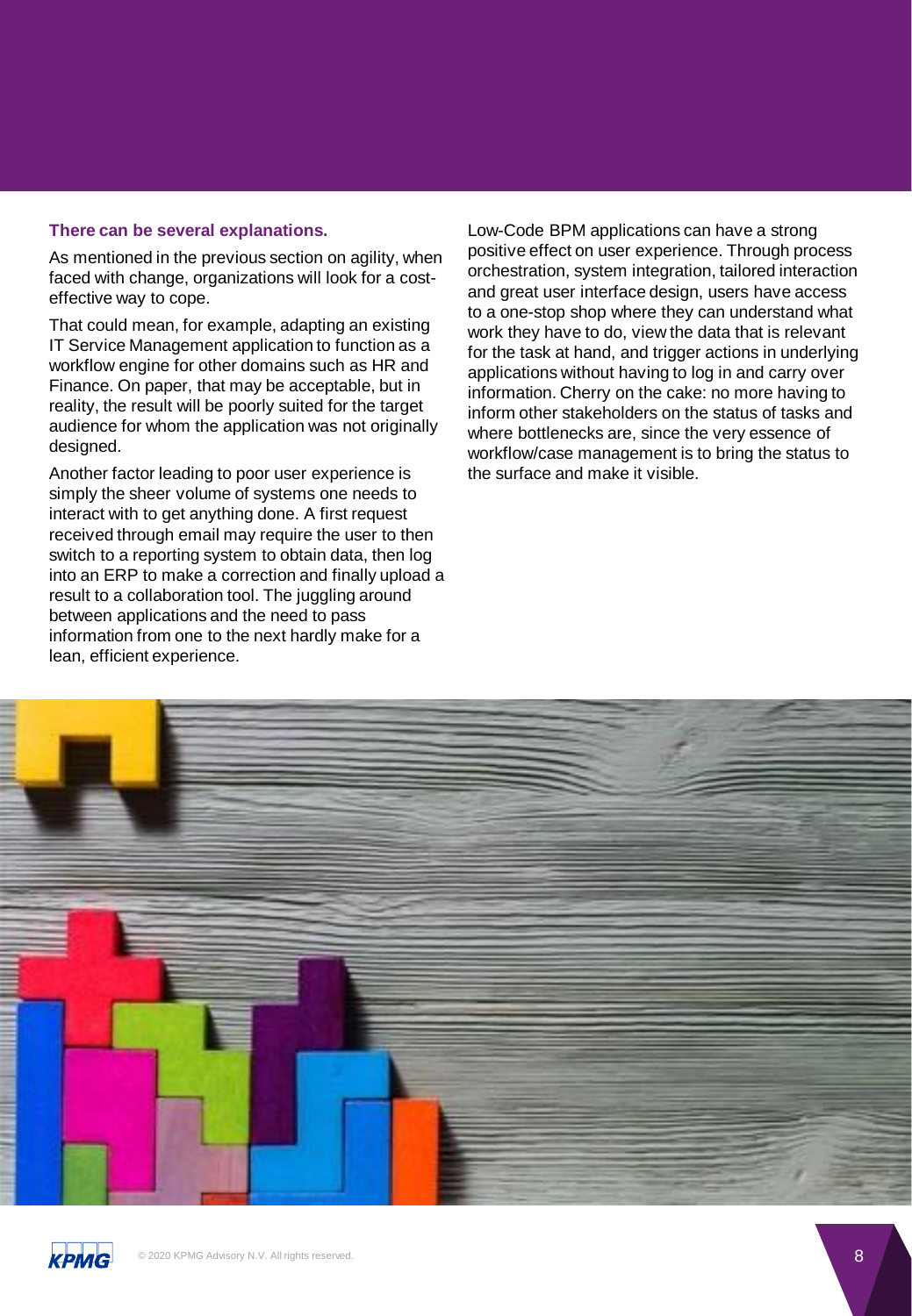# A practical example: claim remediation process

With these value drivers in mind, let us see how they apply in this example of a use case that was developed for a financial institution.

This institution was facing a crisis due to its incorrect handling of interest payments to customers on certain financial instruments. As a result, customers could submit claims related to their investments which the institution would need to analyze and eventually issue compensation.

Due to the sensitive nature of the issue, efficient processing of the claims by the institution's remediation team was paramount, yet there could be no compromise on quality assurance.

The client faced several challenges during this process. Remediation team members needed to interact with a lot of stakeholders, manage multiple claims and access data from several systems, both internally and externally. Using available means, a first claim management process was set up by repurposing a combination of a questionnaire tool with an agile development tracking tool. This solution quickly proved to be ill-adapted from a user perspective and posed quality control issues in the context of regulatory changes that required the remediation process to be constantly modified.

The implementation of a Low-Code BPM solution was presented as a viable alternative. In just over six weeks, an application was developed that fully supported a standardized remediation process using case management, complex data management and integration with the necessary supporting systems. This new application and its functionalities also lead to a better experience for both clients and bank employees as the interfaces created enabled a more user-friendly experience and claims could be processed more efficiently leading to a faster remediation of the claim. Moreover, the progress of every claim was fully traceable and visualized in dashboards created for the remediation management who needed to ensure that clients were receiving satisfactory responses in as short a time as possible.

|                              | Opt-in                                                                                                                                                                             | <b>Client and</b><br>complaint<br>validation                                                                                                                                                                             | File<br>construction                                                                                                                                                      | Claim<br>Calculation                                                                                                                                                                                                                                                 | Proposal<br>client                                                                                        | Client rejection<br>Client approval                                                                                                                                                        | Payment                                                                                                                                                            |
|------------------------------|------------------------------------------------------------------------------------------------------------------------------------------------------------------------------------|--------------------------------------------------------------------------------------------------------------------------------------------------------------------------------------------------------------------------|---------------------------------------------------------------------------------------------------------------------------------------------------------------------------|----------------------------------------------------------------------------------------------------------------------------------------------------------------------------------------------------------------------------------------------------------------------|-----------------------------------------------------------------------------------------------------------|--------------------------------------------------------------------------------------------------------------------------------------------------------------------------------------------|--------------------------------------------------------------------------------------------------------------------------------------------------------------------|
| Process descriptions         | Creating a<br>claim:<br>customers can<br>opt-in for<br>compensation<br>themselves<br>online (input<br>screen), or via<br>the customer<br>service team per<br>mail or<br>telephone. | Internal checks:<br>internal admin<br>pulls up and<br>reviews related<br>client and<br>account data.<br><b>External</b><br>checks: verify<br>validity of<br>customer<br>chamber of<br>commerce<br>registration<br>number | For valid claims.<br>all (potentially)<br>necessary data<br>and<br>documentation<br>regarding the<br>client must be<br>collected and<br>stored in one<br>central location | For each savings<br>account of the<br>client the<br>difference<br>between the<br>received interest<br>rates and market<br>conform rates<br>muse be<br>calculated on a<br>monthly basis.<br>The difference is<br>repaid including<br>the Dutch legal<br>interest rate | A letter<br>containing the<br>proposed<br>compensation<br>and explanation<br>is sent to the<br>SME client | Client rejection: If<br>the client does<br>not approve, the<br>client is<br>redirected to<br>complaint<br>process (out-of-<br>scope for case)<br>or documented<br>for central<br>reference | If the client<br>approves the<br>proposed<br>reimbursement<br>he is<br>compensated<br>and this is<br>documented in a<br>central system<br>for future<br>reference. |
| Low-code BPM<br>Capabilities | Case<br>management of<br>claims                                                                                                                                                    | Integration with<br>external system                                                                                                                                                                                      | Complex data management                                                                                                                                                   |                                                                                                                                                                                                                                                                      | <b>Document</b><br>management                                                                             | Central repository for case<br>management                                                                                                                                                  |                                                                                                                                                                    |
|                              | Workflow rule engine                                                                                                                                                               |                                                                                                                                                                                                                          |                                                                                                                                                                           |                                                                                                                                                                                                                                                                      |                                                                                                           |                                                                                                                                                                                            |                                                                                                                                                                    |
|                              | Delivery in 6 weeks                                                                                                                                                                |                                                                                                                                                                                                                          |                                                                                                                                                                           |                                                                                                                                                                                                                                                                      |                                                                                                           |                                                                                                                                                                                            |                                                                                                                                                                    |

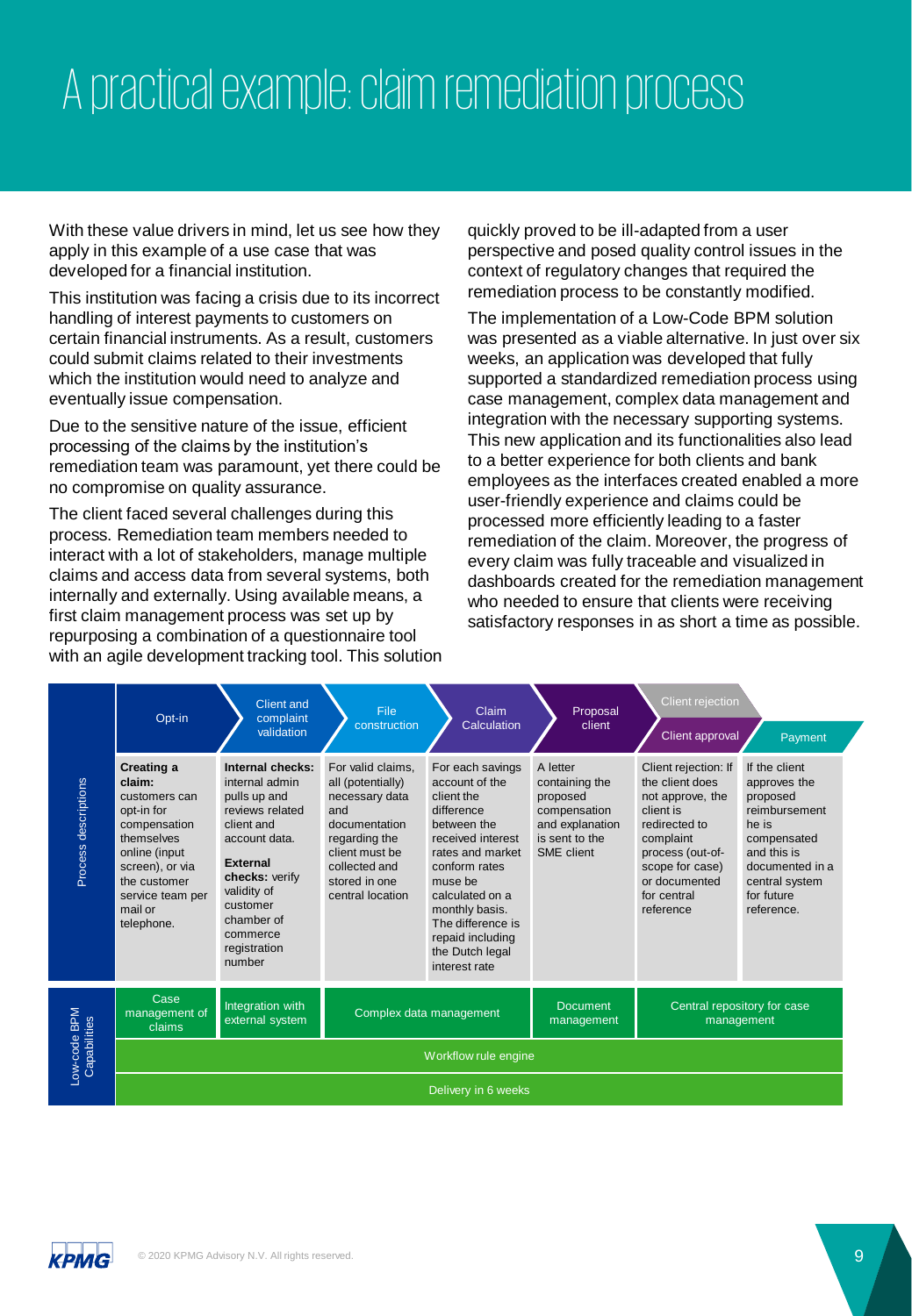### Want to know more?

In this whitepaper we have discussed the potential of Low-Code BPM for organizations and highlighted its capabilities by showing a use case example. Do you want to know more about Low-Code BPM and how it can help your organization? Please contact us directly

#### Joris Juttmann

*Partner KPMG Digital Process Excellence*

Tel: +31 6 52 75 59 50 Juttman.horis@kpmg.nl

### Christopher Gibbons

*Senior Manager KPMG Digital Process Excellence*

Tel: +31 6 11 62 30 65 gibbons.chrisptopher@kpmg.nl

### Robbert Sweijen

*Senior Consultant KPMG Digital Process Excellence*

Tel: +31 6 13 03 39 54 sweijen.robbert@kpmg.nl